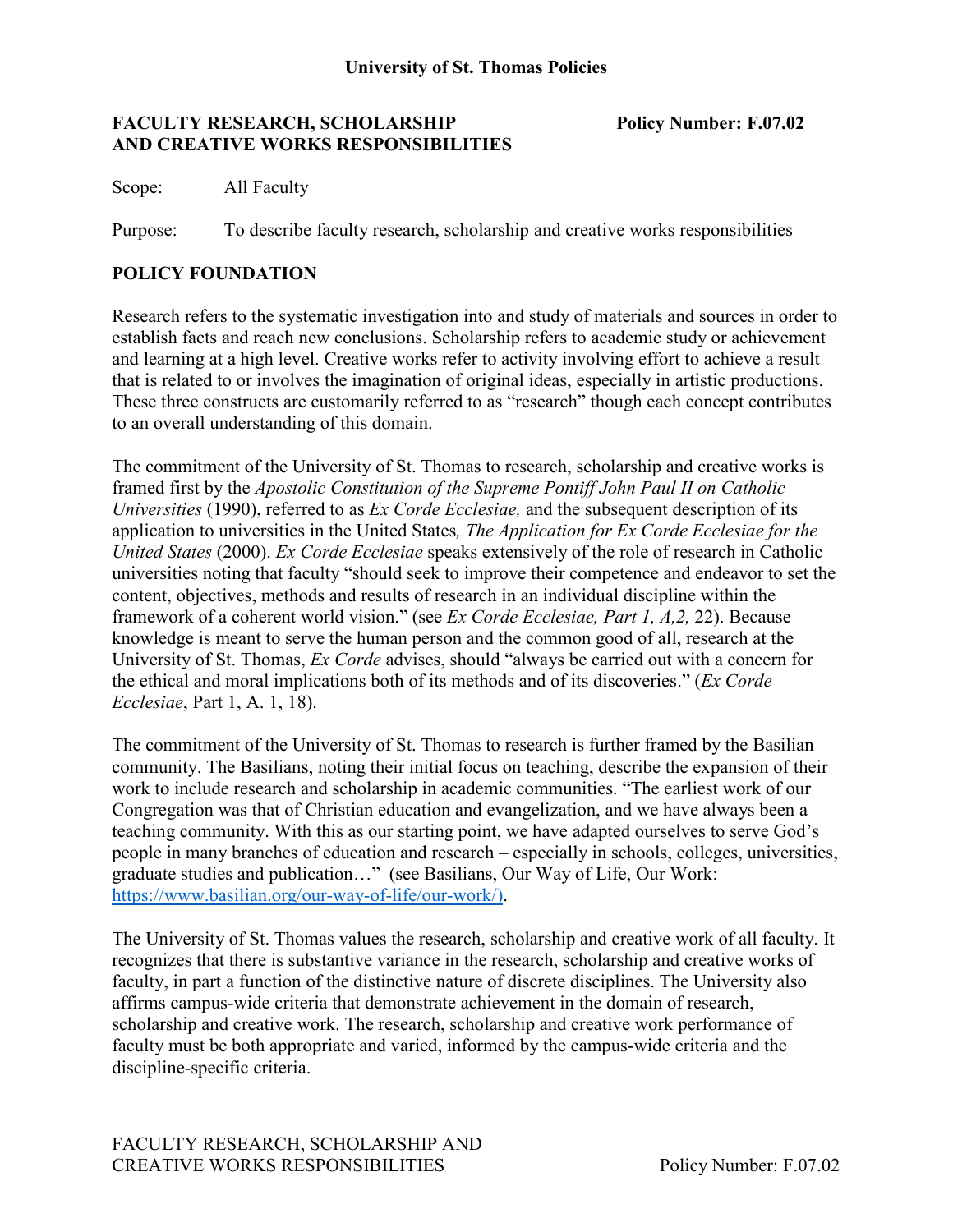## **University of St. Thomas Policies**

There is further variance in the expectations of faculty in the domain of research, scholarship and creative works. All tenure track and tenured faculty are expected contractually to dedicate a portion of their workload to this domain and are evaluated accordingly. Some term faculty may have comparable contractual commitments to research, scholarship and creative works. Conversely, some term faculty may have contractual commitments that exclude this domain. Workloads of each group must be adapted to the expectation of performance in research, scholarship and creative works or the absence of this expectation. Those without expectations of performance in research, scholarship and creative works are not eligible for promotion.

# **POLICY STATEMENTS**

## **1. Research, Scholarship and Creative Works**

- a. All faculty who are contractually committed to performance in research, scholarship and creative works require workload time allocation to meet this commitment. The allocation is negotiated with the department chair or the dean, and should be documented as a portion of the faculty member's workload.
- b. Faculty members contractually committed to research, scholarship and creative works are expected to develop an individual plan to develop this aspect of their professional progression and document their attainment of identified goals.
- c. Faculty research, scholarship and creative works are to be congruent with the mission and values of the University and further these in communal collegiality.
- d. Formal dissemination of the outcomes of research, scholarship and creative works may be subsidized by the University through departmental or school budgets. Decisions about the disbursement of these funds is determined at the department or school level.
- e. Funds to support research activities and provide released time to conduct research are available through the Faculty Development Committee. Faculty members negotiate with their department chairs or deans to plan this requested release time. (See below for more detailed information).

## **2. Sabbaticals**

A sabbatical is a period of paid leave granted to a faculty member for study or travel related to the faculty member's program of research, scholarship or creative work. At the University of St. Thomas, sabbatical leaves are intended to provide faculty members with opportunities for research, scholarship, creative works and writing or other kinds of professional development normal and expected in their teaching fields.

- a. Faculty applying for sabbatical leave for the first time at the University must have completed at least six years (twelve months – i.e., fall and spring – semesters) of full-time teaching at the University prior to the beginning of the sabbatical. Faculty applying for sabbatical leave for the second or subsequent times must have completed at least an additional six years of full-time teaching at the University since the previous sabbatical leave before a new sabbatical leave can begin.
- b. All applicants are required to follow the procedures for sabbatical leave application available in the faculty procedures, which include the employment restrictions and salary provisions for sabbaticals.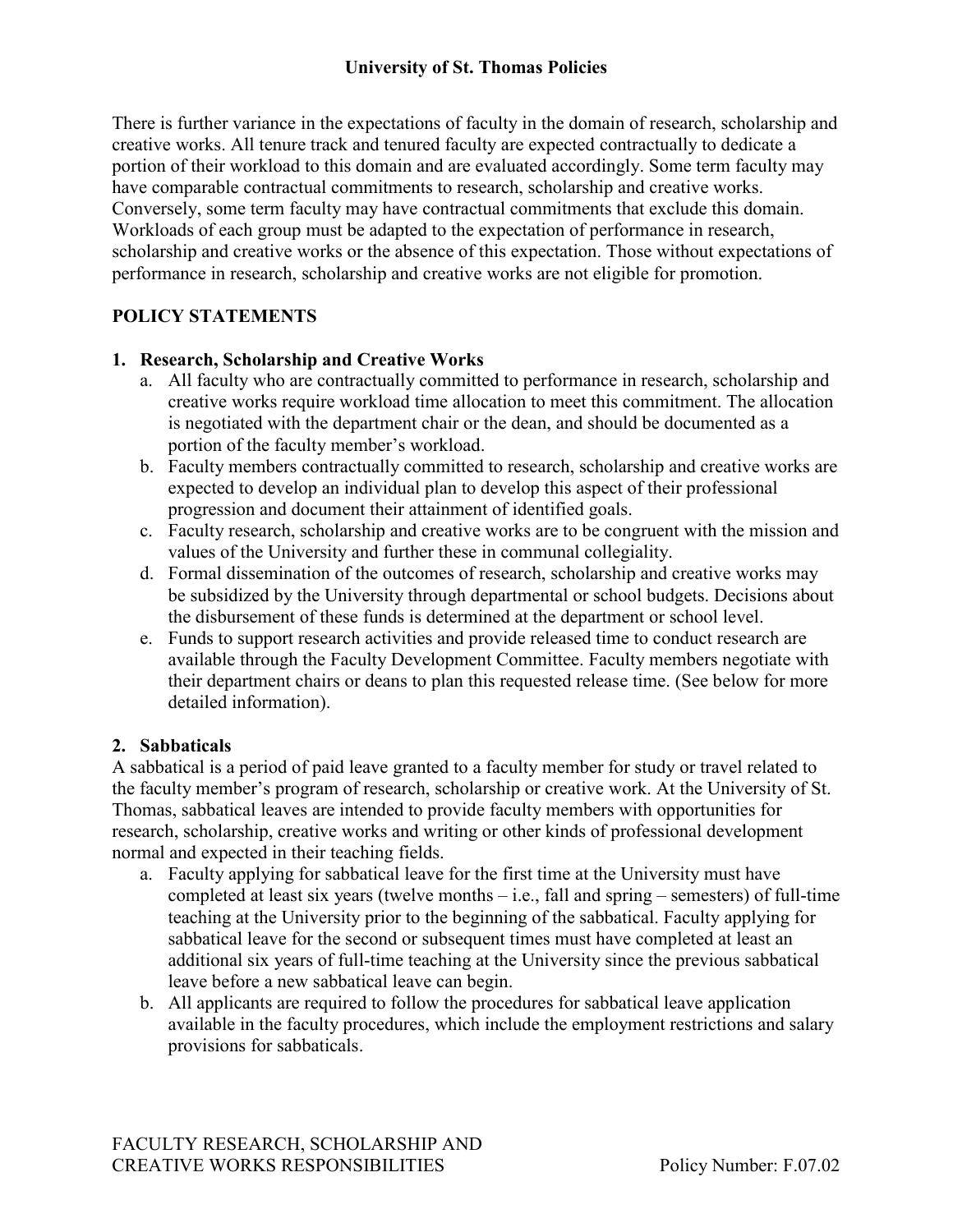## **University of St. Thomas Policies**

- c. A request for sabbatical leave must include a detailed, convincing statement of its purpose, its relationship to the faculty member's program of research, scholarship and creative work and demonstrate the value of the project.
- d. Upon receipt of a positive response to the request for sabbatical leave, and as a final step in the approval process, the faculty member must sign an official agreement – titled Sabbatical Leave Agreement – with the University. The Office of Academic Affairs will send this agreement form to the faculty member. The signatory for the University is the President. The Sabbatical Leave Agreement specifies the time, salary, outside employment restrictions and outcome expectations of the faculty member's sabbatical.
- e. The faculty member must submit a written report describing research and/or development activities during the leave no later than one month after returning to full-time teaching at the University.

## **3. Visiting Scholars Program**

- a. The purpose of the Visiting Scholars Program is to assist and stimulate research, scholarship and creative activities at the University. The program should bring outstanding scholars and artists to the campus to interact with the University community.
- b. A Visiting Scholar should spend one or more days on campus with faculty and students. Activities may include, but are not limited to, seminars, public lectures, exhibitions and symposia. At least one of the scheduled activities should be open to the public, appealing to those outside the Visiting Scholar's area of specialty.
- c. Any department or school may apply to the Vice President for Academic Affairs, who has the authority to approve requests for visiting scholars and who maintains funds for this purpose.
- d. The requesting unit should ascertain the interest and availability of the nominee before submitting a request.
- e. An application form is available from the Academic Affairs Office.

## **4. Faculty Release Time**

- a. In order to encourage faculty research, the Faculty Development Committee will fund release time grants for up to five full-time University faculty during an academic year.
- b. Such grants will be awarded only for the fall or spring semester, not for summer sessions.
- c. All requests must originate with a faculty member, whose project will culminate in a specific piece of research: paper, article, book, webinar, computer program, etc. Application forms are available through the Faculty Development Committee.
- d. All applications must be approved by the faculty member's department chair and/or appropriate dean before submission to the Faculty Development Committee. Deans may approve as many requests for release time as they judge appropriate and that meet the criteria.
- e. Although consideration should be given to distributing the release time grants to the various schools, the Faculty Development Committee will award such grants to the five best applicants from the University as a whole.
- f. The Faculty Development Committee will submit its recommendations for release time grants to the Vice President for Academic Affairs, who will make the final determination.